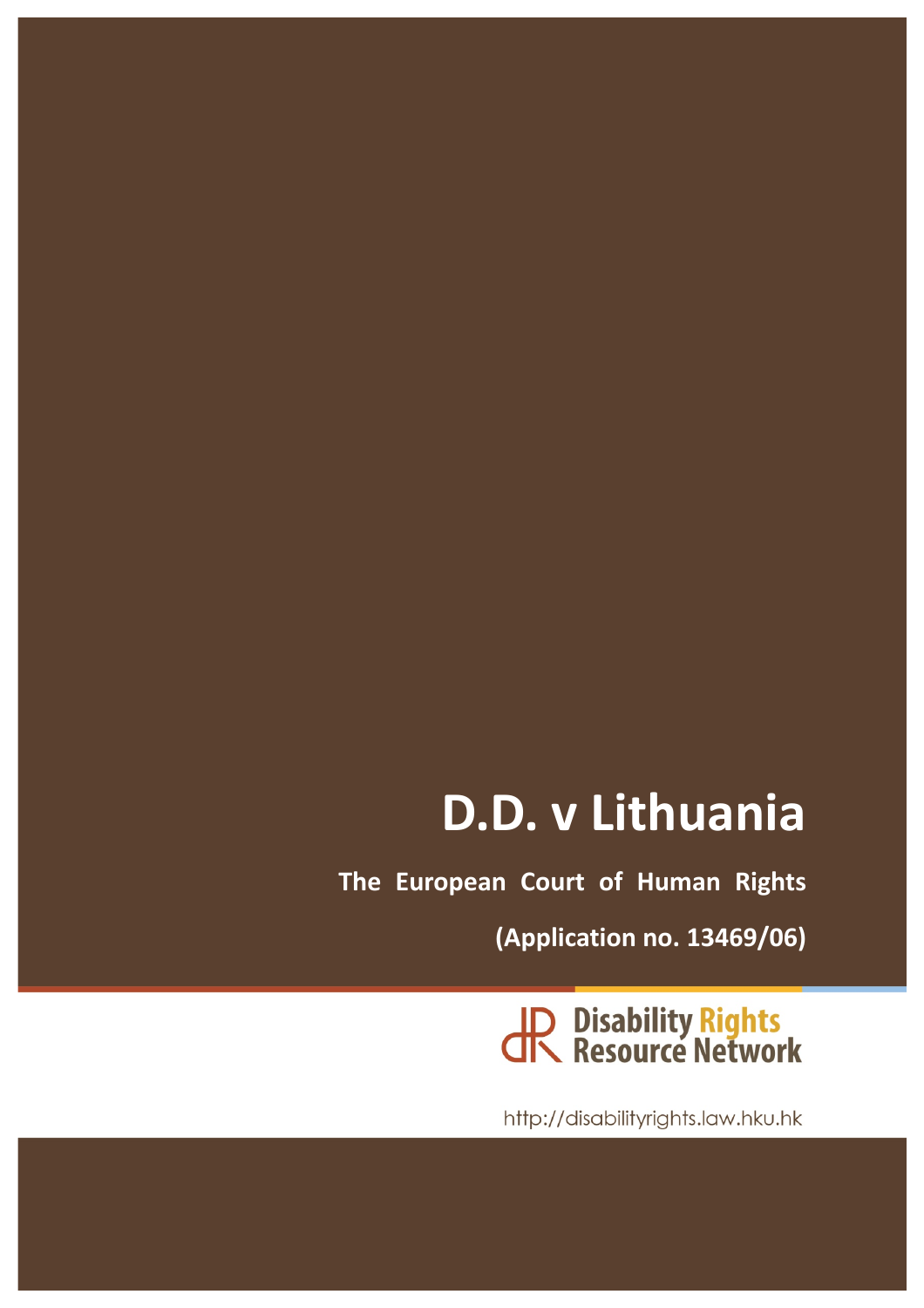#### D.D. v Lithuania





### **Quick Facts**

Applicant: D.D.

#### **Member State:** Lithuania

**Court:** European Court of Human Rights

#### **Date Decided: 14 February 2012**

**Issue:** Issue: Whether a legally incapacitated person has the right to access to the courts and apply for judicial review of his incapacitation, guardianship appointment and institutionalization proceedings.

**Holding**: The Court held that the divesting of D.D.'s right to apply for judicial review of her institutionalization violates her right to liberty and security under Article 5 of the Convention for the Protection of Human Rights and Fundamental Freedoms. The Court also held that the divesting of D.D.'s right to apply for judicial review of her incapacitation and guardianship appointment decision constitutes a violation of the right to a fair trial under Article 6 of the Convention.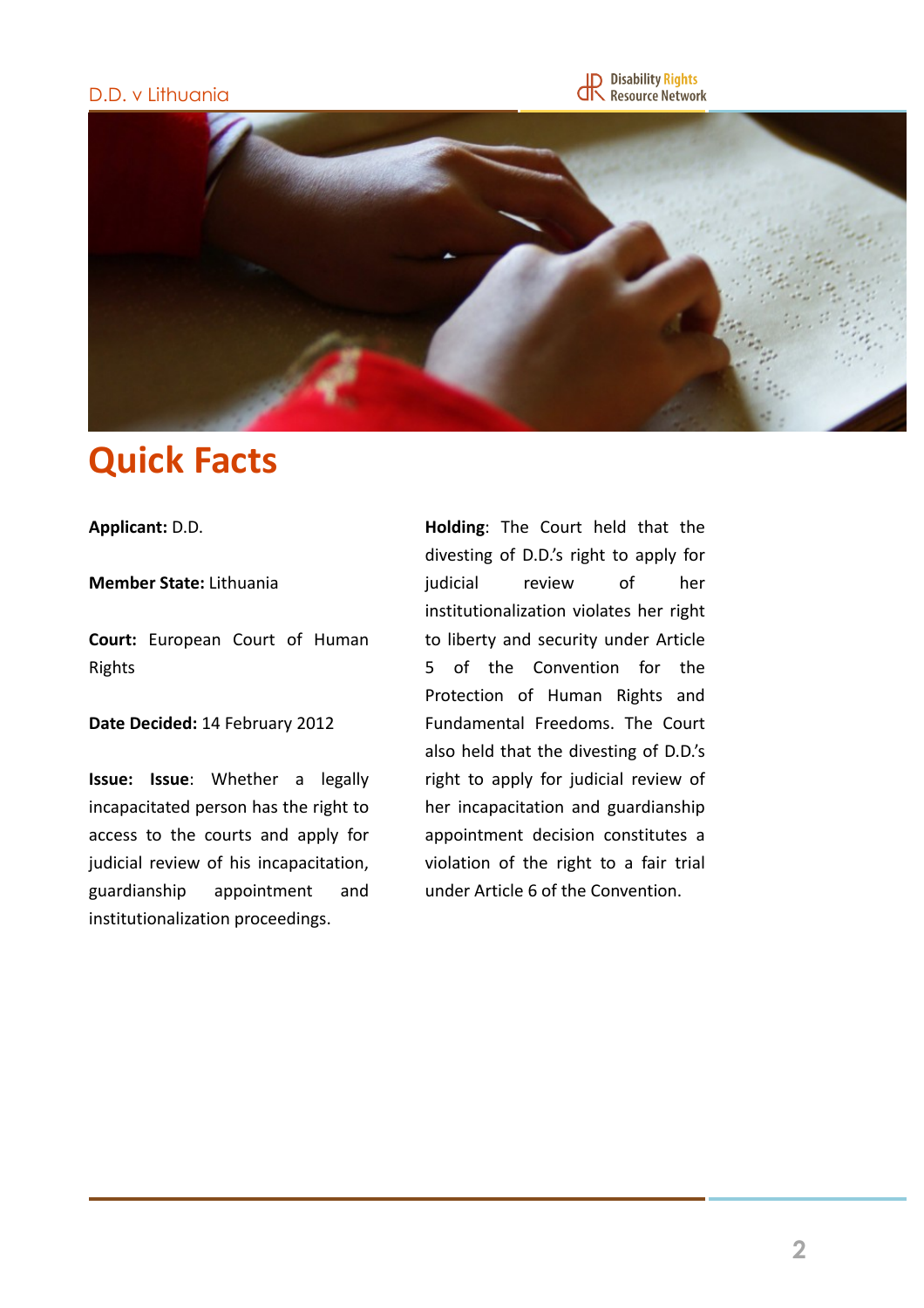### **Procedural Background**

#### **Domestic Remedies**

In 2000, the Lithuanian Court declared D.D. legally incapacitated upon the request by her adoptive father, and appointed him as the D.D.'s legal guardian in 2004. In 2005, the Lithuanian Court dismissed D.D.'s requests for a release from institutionalization and a change of legal guardian. The psychiatric hospital and the State-run social care institution further rejected her request for a change of guardianship. D.D. lodged an appeal at the European Court of Human Rights against the Republic of Lithuania to challenge the arbitrary decisions of the Lithuanian Court. 

#### **Admissibility**

The Court declared the complaints under Article 5 (right to liberty and security), Article 6 (right to a fair trial) and Article 13 of the Convention admissible, and the remaining complaints under Articles 2, 3, 8, 9 and 10 inadmissible.

## **Context**

Lithuania has approximately 6.9% of the population on a mental illness register. D.D.'s case exposes the deficiency of domestic legislation and faulty policies in protecting legally incapacitated individuals. The mental healthcare system in Lithuania largely relies on enclosed mental healthcare institutions. This conflicts with the modern mental health and social policy, which emphasizes individual autonomy and the right to live in the least restrictive environment possible. In response to the poor mental healthcare system, Lithuania implemented the "National Mental Health Strategy" in 2007 based on the WHO Mental Health Declaration for Europe. The national strategy covers a wide range of principles, including a special focus on human rights of mentally disabled persons, as well as support of principles of autonomy and participation.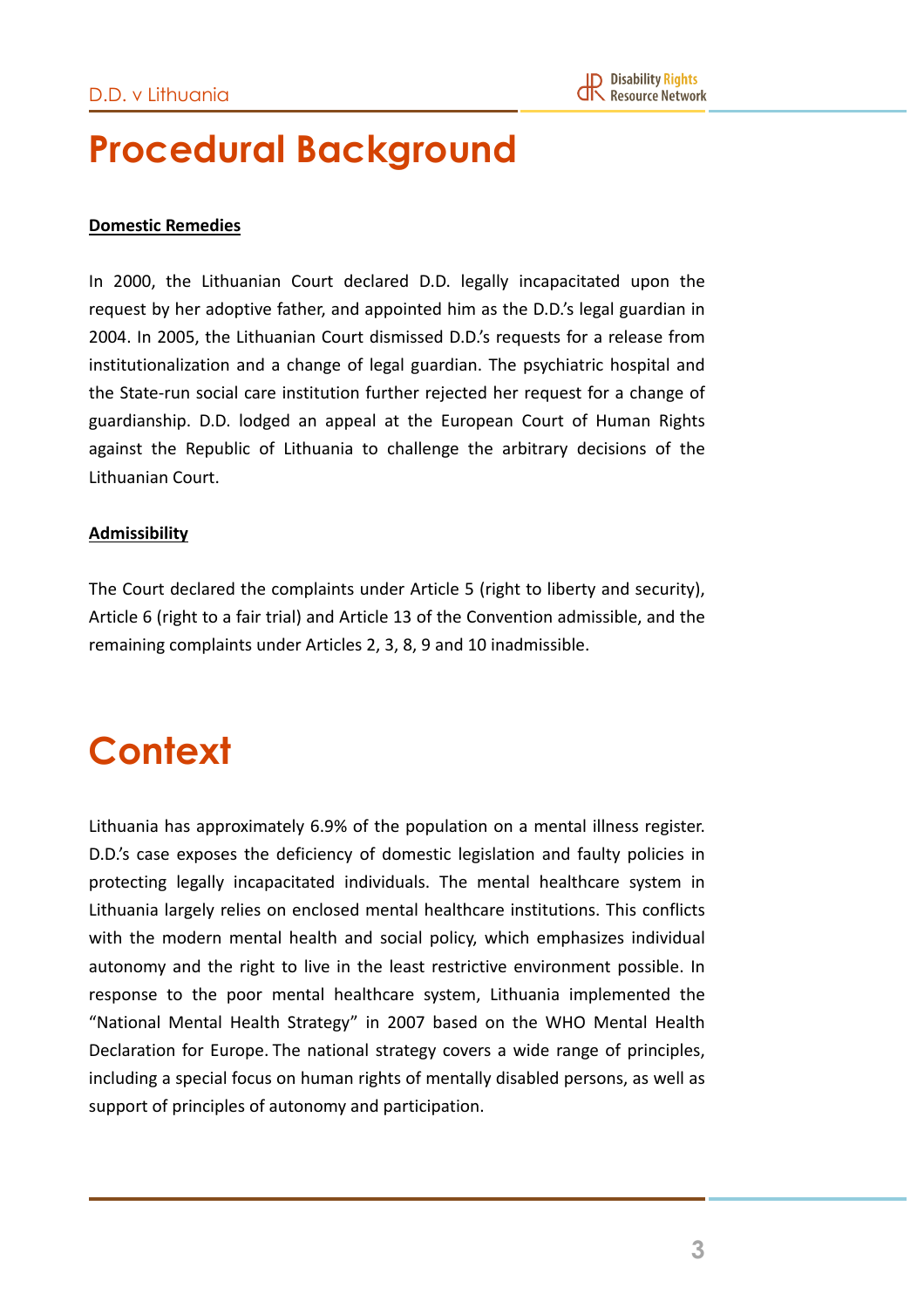### **Case Summary**

D.D. is a Lithuanian national who was declared legally incapacitated by the Lithuanian court. She was not informed of nor summoned to the proceedings involving her incapacitation and subsequent guardianship appointment. In addition, D.D.'s request for reopening of her guardianship and institutionalization proceedings was rejected by the Lithuanian court.

The Court pointed out that a "lawful detention of a person of unsound mind" in the context of Article  $5 \,$ §1 of the Convention requires the measure to deprive a person of his liberty be fair and proper. The ECHR in *Winterwerp v Netherlands* explicitly recognized three minimum conditions that have to be satisfied: (1) the individual concerned must be reliably shown to be of unsound mind; (2) the mental disorder must be of a kind or degree warranting compulsory confinement; and (3) persistence of such a disorder justifies continued confinement. Applying **Winterwerp**, the Court concluded that D.D.'s involuntary institutionalization amounts to "deprivation of liberty" as the administration of the institution has complete control over D.D. in relation to her treatment, accommodation and freedom of movement. However, taking into account the event of escape when D.D. was put under less restrictive confinement, the Court concluded that there was no other appropriate measures available in the circumstances and the involuntary placement was therefore lawful in the context of Article  $5 \,$ §1 of the Convention. 

Article 5 §4 of the Convention guarantees D.D.'s right to apply for periodic judicial review of her involuntary institutionalization. Since Lithuanian laws did not provide for such review, and in practice a legally incapacitated person had no right to apply to court alone, the Court ruled that such legal regulation is in breach of Article 5 §4 of the Convention, which guarantees the right of a person deprived of his liberty to take proceedings by which the lawfulness of the detention must be decided speedily by a court.

Regarding the right to a fair trial guaranteed under Article 6 of the Convention, the Court recognized that the crux of "a fair trial" lies in "*fairness* of the proceedings" rather than "*legality* of the decision". The fact that a person is mentally ill and placed under guardianship does not necessarily mean that he is incapable of expressing his opinion as to the appropriateness of his guardian.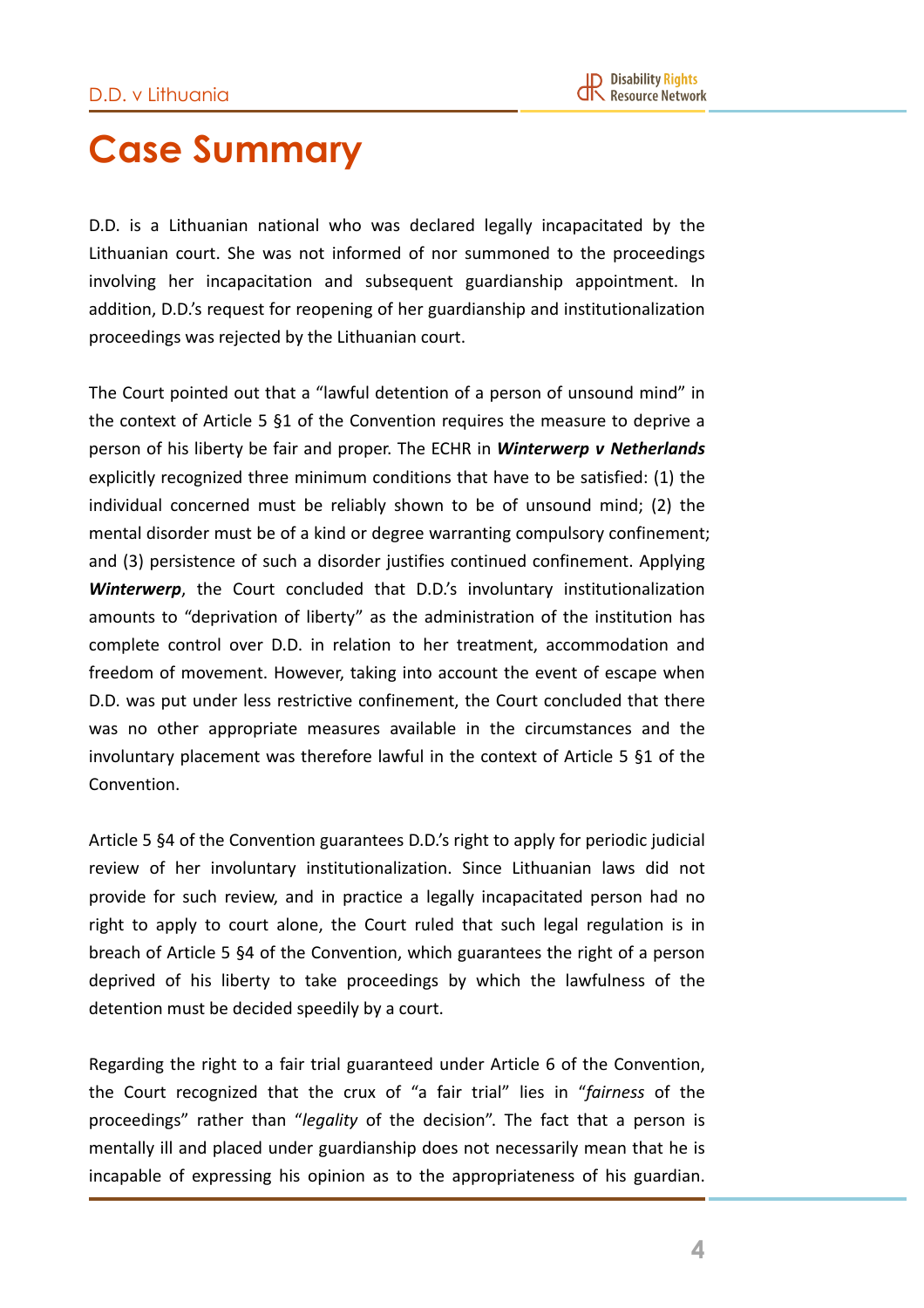#### D.D. v Lithuania

Special procedural safeguards must be provided to a person who is not fully capable of acting for himself, particularly when there are conflicting interests between the incapacitated person and his guardian. The Court further observed that prosecutorial inquiry cannot be regarded as judicial review. Accordingly, a legally incapacitated person who is deprived of his liberty at the request of his guardian must be accorded the opportunity to contest the "lawfulness" of that confinement before a court, with separate legal representation.

In this case, D.D. had been in a strained relationship with her father before he was appointed as her legal guardian. Since Lithuanian laws do not allow a person without legal capacity to lodge a petition to change his guardianship, D.D. was barred from appealing against the appointment decision. Furthermore, she was neither informed of nor summoned to proceedings regarding her incapacitation, guardian appointment and involuntary institutionalization, which resulted in the eventual limitation of her liberty. The Lithuanian Court has also refused her request for independent legal aid in the proceedings regarding the change of her guardian. The Court therefore concluded that D.D. was deprived of the right to a fair trial.

### **Resources**

- *D.D. v Lithuania* (Application no. 13469 / 06)
- *Kędzior v Poland* (Application no. 45026 / 07): this case was decided after D.D. v Lithuania. The applicant had been formally incapacitated and had thus been unable to apply directly the courts to restore his legal capacity or to challenge his institutionalization. Similar to *D.D. v Lithuania* and Stanev v Bulgaria, the European Court of Human Rights held that placement of the applicant in social care homes by guardians had amounted to a deprivation of his liberty.
- The Human Rights Monitoring Institute (HRMI): a Lithuanian NGO with the mission to promote an open democratic society through the implementation of human rights. HRMI represented D.D. in the ECHR case against the Republic of Lithuania. (http://www.hrmi.lt/en/)